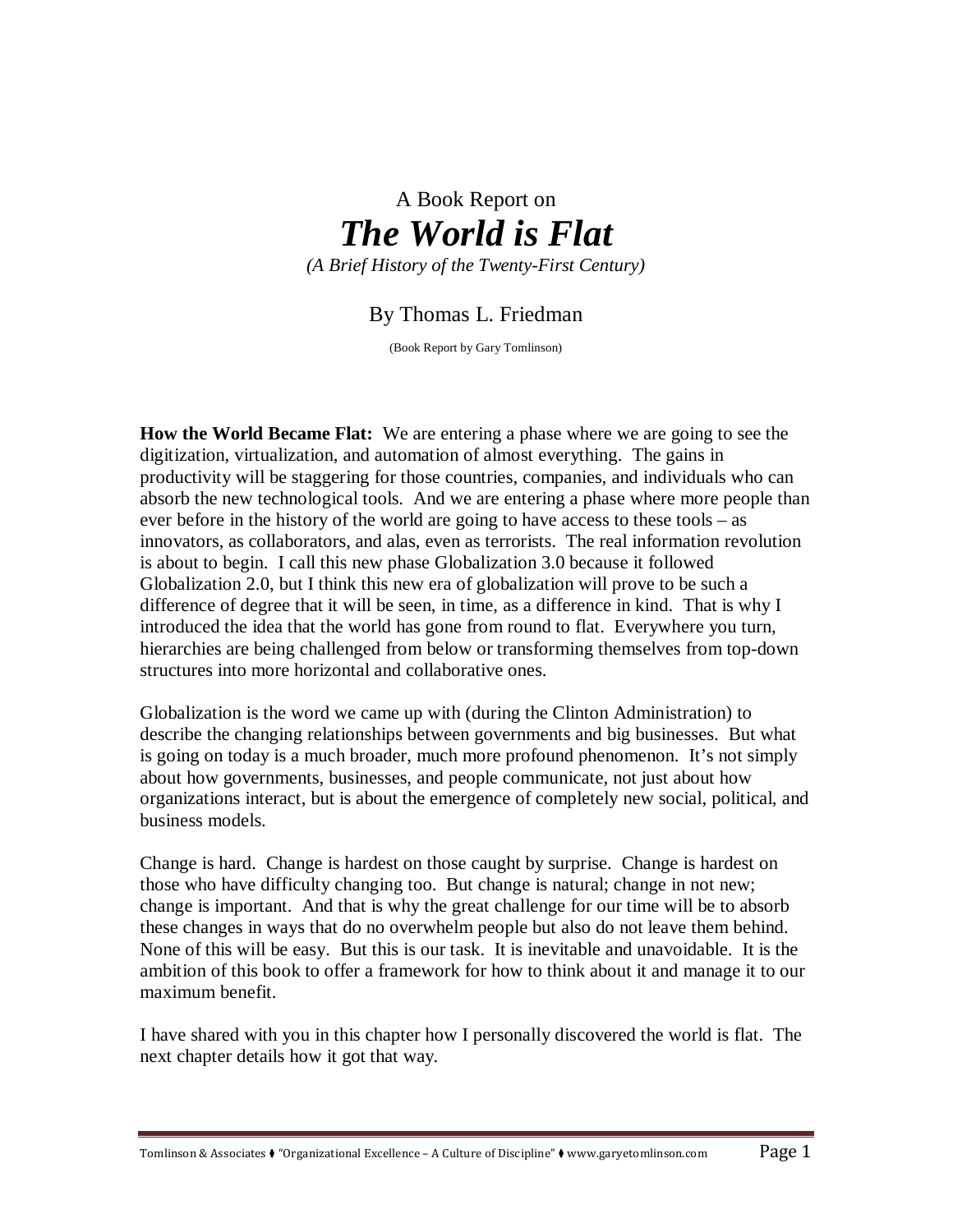### **The Ten Forces That Flattened the World:**

**Flattener #1 – 11/9/89: When the Walls Came Down and the Windows Went Up:** The fall of the Berlin Wall on 11/9/89 unleashed forces that ultimately liberated all the captive peoples of the Soviet Empire. But it actually did so much more. It tipped the balance of power across the world toward those advocating democratic, consensual, freemarket-oriented governance, and away from those advocating authoritarian rule with centrally planned economies. The world became a better place to live in after 11/9, because each outbreak of freedom stimulated another outbreak.

If I had to point to another factor as first among equals, it was the information revolution that began in the early-to mid 1980s. The first IBM PC hit the markets in 1981. The first version of the Windows operating system shipped in 1985, and the real breakthrough version that made PCs truly user-friendly, Windows 3.0, shipped on May 22, 1990, only six months after the wall went down.

**Flattener #2 – 8/9/95: When Netscape Went Public:** What Netscape did was bring a new killer app –the browser – to this installed base of PCs, making the computer and its connectivity inherently more useful for millions of people. This in turn set off an explosion in demand for all things digital and sparked the Internet boom. This development, in turn, wired the whole world together, and without, anyone really planning it, made Bangalore a suburb of Boston.

**Flattener #3 – Work Flow Application: Let's Do Lunch: Have Your Application**  Talk to My Application: For the world to get flat, all your internal departments – sales, marketing, manufacturing, billing, and inventory – had to become interoperable, no matter what machines or software each of them was running. And for the world to get really flat, all of your systems had to be interoperable with all the systems of any other company. In short, we had to go from an Internet that just connected people to people and people to their own applications, to an Internet that could connect any of my software programs to any of your software programs. Only then could we really work together.

These work flow software platforms enabled you to create virtual global offices – not limited by either the boundaries of your office or your country – and to access talent sitting in different parts of the world and have them complete tasks that you need completed in real time. And so 24/7/365 we are all working. And all this has happened in the twinkling of an eye – the span of the last three or four years.

**Flattener #4 – Open Sourcing: Self-Organizing Collaborative Communities:** The open-source movement involves thousands of people around the world coming together online to collaborate in writing everything from their own software to their own operating systems to their own dictionary to their own recipe for cola – building always from the bottom up rather than accepting formats or content imposed by corporate hierarchies from the top down. Open-source is nothing more than peer-reviewed science.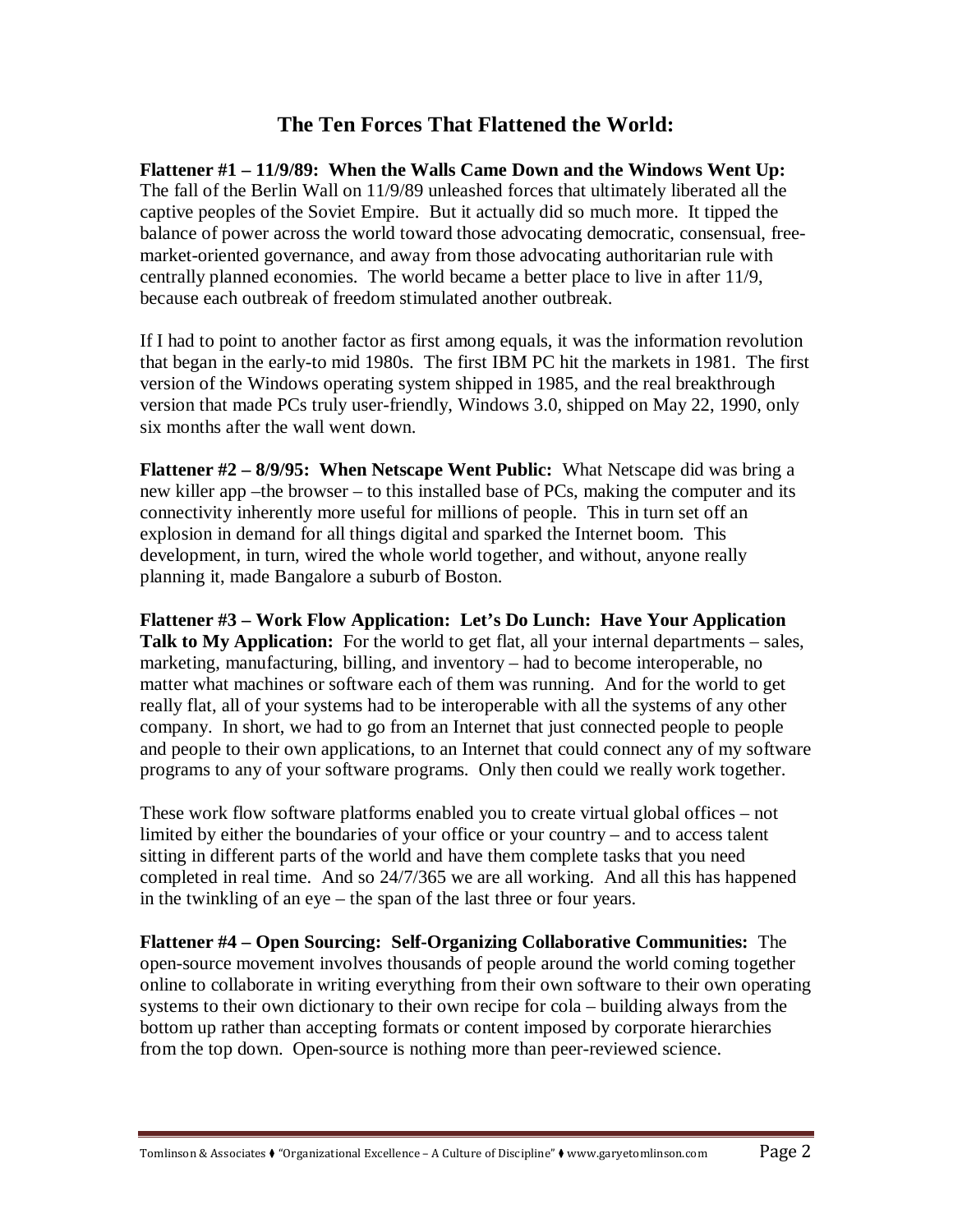Open-source is an important flattener because it makes available for free many tools, from software to encyclopedias, that millions of people around the world would have had to buy in order to use. Open-source network associations can challenge hierarchical structures with a horizontal model of innovation that is clearly working in a growing number of areas.

**Flattener #5 – Outsourcing: Y2K:** Any service, call center, business support operation, or knowledge work that could be digitized could be sourced globally to the cheapest, smartest, or most efficient provider.

One of the greatest mistakes made by many analysts in the early 2000s was conflating the dot-com boom with globalization, suggesting that both were just fads and hot air. When the dot-com bust came along, these same wrongheaded analysts assumed that globalization was over as well. Exactly the opposite was true. The dot-com bubble was only one aspect of globalization, and when it imploded, rather than imploding globalization, it actually turbocharged it.

Y2K should be called India Independence Day because it was India's ability to collaborate with Western companies, thanks to the interdependence created by fiber-optic networks. Until then, India was a country with virtually no natural resources. But it got very good at doing one thing – mining the brains of its own people by educating a relatively large slice of its elites in the sciences, engineering, and medicine. Louis Pasteur said it a long time ago: "Fortune favors the prepared mind."

**Flattener #6 – Offshoring: Running with Gazelles, Eating with Lions:** "… It doesn't matter whether you are a lion or a gazelle. When the sun comes up, you better start running." Ever since the Chinese joined the WTO, both they and the rest of the world have had to run faster and faster. This is because China's joining the WTO gave a huge boost to another form of collaboration – offshoring. Offshoring, which has been around for decades, is different from outsourcing. Outsourcing means taking some specific, but limited, function that your company was doing in-house – such as research, call centers, or accounts receivable – and having another company perform that exact function for you and then reintegrating their work back into your overall operation. Offshoring, by contrast, is when a company takes one of its factories that it is operating in Canton, Ohio, and moves the whole factory offshore to Canton, China. There, it produces the very same product in the very same way, only with cheaper labor, lower taxes, subsidized energy, and lower health-care costs. Just as Y2K took India and the world to a whole new level of outsourcing, China's joining the WTO took Beijing and the world to a whole new level of offshoring.

If American and Europeans want to benefit from the flattening of the world and the interconnecting of all the markets and knowledge centers, they will all have to run at least as fast as the fastest lion – and I suspect that lion will be China, and I suspect that will be pretty darn fast.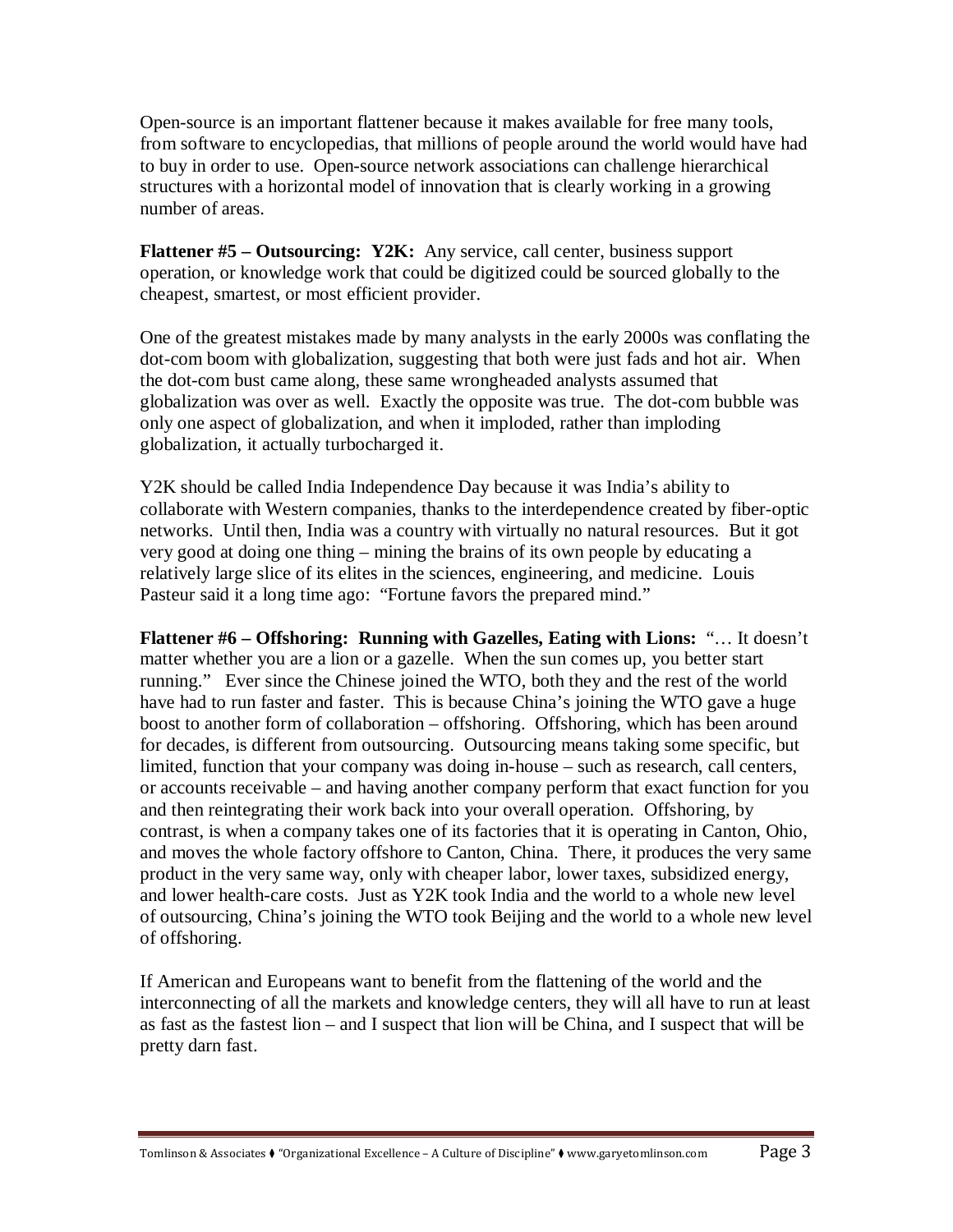**Flattener #7 – Supply-Chaining: Eating Sushi in Arkansas:** Supply-chaining is a method of collaborating horizontally – among suppliers, retailers, and customers – to create value. No company has been more efficient at improving its supply chain (and thereby flattening the world) than Wal-Mart; and no company epitomizes the tension that supply chains evoke between the consumer in us and the worker in us than Wal-Mart.

Wal-Mart focused relentlessly on three things. The first was working with the manufacturers to get them to cut their costs as much as possible. The second was working on its supply chain from those manufacturers, wherever they were in the world, to Wal-Mart's distribution centers, to make it as low-cost and frictionless as possible. The third was constantly improving Wal-Mart's information systems, so it knew exactly what its customers were buying and could feed that information to all the manufacturers, so the shelves would always be stocked with the right items at the right time.

Wal-Mart is the China of companies. It has so much leverage that it can grind down any supplier to the last halfpenny. And it is not at all hesitant about using its ability to play its foreign and domestic suppliers off against each other.

**Flattener #8 – Insourcing: What the Guys in Funny Brown Shorts are Really Doing:** UPS has become a huge force flattening the world. UPS is not just delivering packages anymore. It is synchronizing global supply chains for companies large and small. UPS comes inside a lot of companies now and takes over their branded vehicles to assure on-time delivery (ex. Papa John's)

This process has come to be called insourcing, which is a whole new form of collaboration and creating value horizontally. Insourcing came about because once the world went flat, the small could act big.

UPS maintains a think tank, the Operations Research Division, in Timonium, Maryland, which works on supply-chain algorithms. This school of mathematics is called "package" flow technology," and it is designed to constantly match the deployment of UPS trucks, ships, airplanes, and sorting capabilities with that day's flow of packages around the world.

Insourcing is distinct from supply-chaining because it goes well beyond supply-chain management. Because it is third-party-managed logistics, it requires a much more intimate and extensive kind of collaboration among UPS and its clients and its clients' clients. In many cases today, UPS and its employees are so deep inside their clients' infrastructure that it is almost impossible to determine where one stops and the other starts. The UPS people are not just synchronizing your packages – they are synchronizing your whole company and its interaction with both customers and suppliers.

**Flattener #9 – In-Forming: Google, Yahoo!, MSN Web Search:** Informing is searching for knowledge. Companies like Google, Yahoo!, Amazon.com, and TiVo have learned to thrive not by pushing products and services on their customers as much as by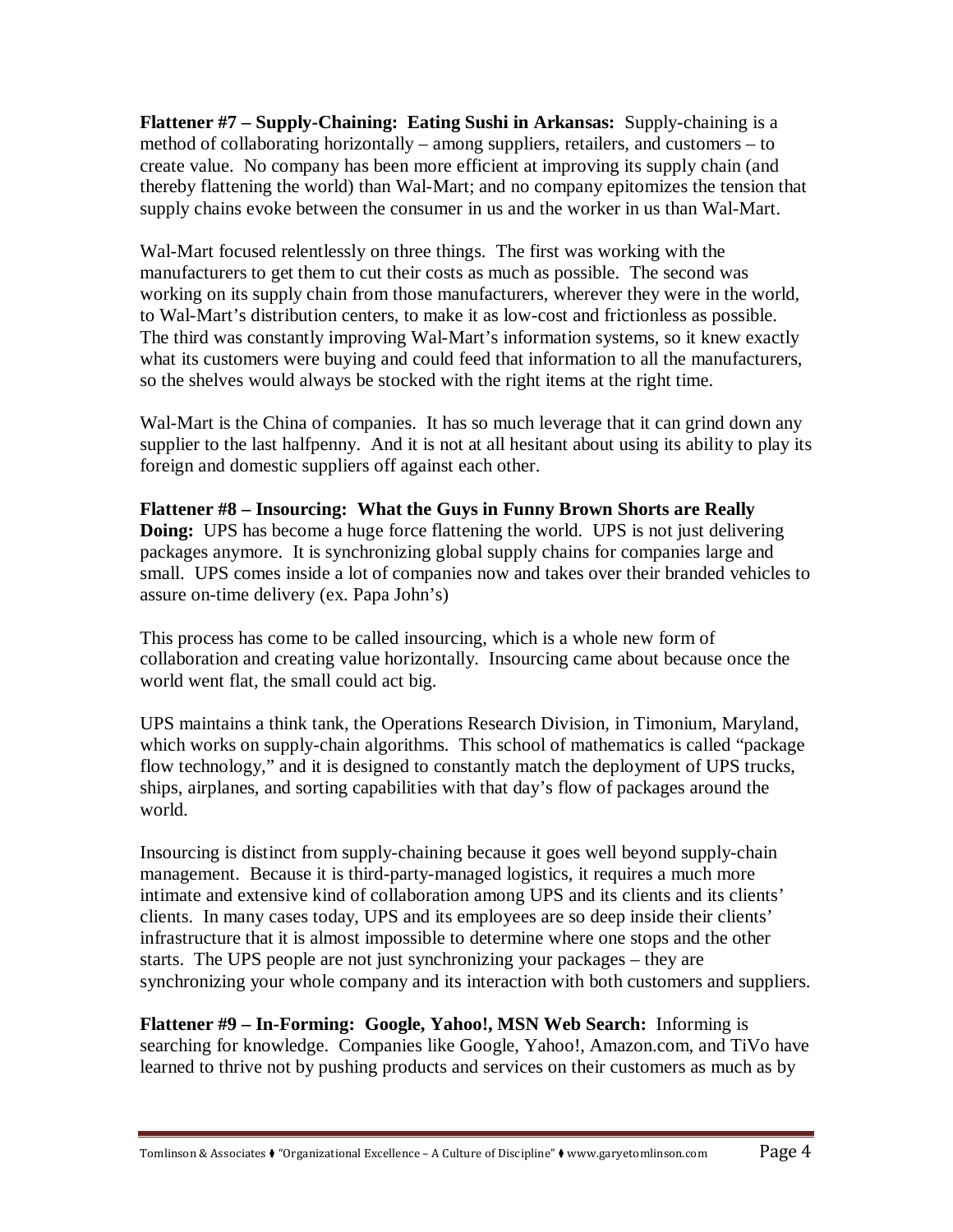building collaborative systems that enable customers to pull on their own, and then responding with lightning quickness to what they pull.

Search engines flatten the world by eliminating all the valleys and peaks, all the walls and rocks, that people used to hide inside of, atop, behind, or under in order to mask their reputations or parts of their past. In a flat world, you can't run, you can't hide, and smaller and smaller rocks are turned over.

**Flattener #10 – The Steroids: Digital, Mobile, Personal, and Virtual:** I call certain new technologies the steroids because they are amplifying and turbocharging all the other flatteners. They are taking all the forms of collaboration highlighted in this section – outsourcing, offshoring, open-sourcing, supply-chaining, insourcing, and in-forming – and making it possible to do each and every one of them in a way that is digital, mobile, virtual, and personal.

#### **The Triple Convergence**

**First**, right around the year 2000, all ten of the flatteners discussed in the previous chapter started to converge and work together in ways that created a new, flatter, global playing field. As this new playing field became established, both businesses and individuals began to adopt new habits, skills, and processes to get the most out of it. They moved from largely vertical means of creating values to more horizontal ones. The merger of this new playing field for doing business with the new ways of doing business was the **second convergence,** and it actually helped to flatten the world even further. Finally, just when all of this flattening was happening, a whole new group of people, several billion, in fact, walked out onto the playing field from China, India, and the former Soviet Empire. This was the **third convergence**.

The message here is that what's happening now is just the tip of the iceberg. What is really necessary is for everybody to wake up to the fact there is a fundamental shift that is happening in the way people are going to do business. And everyone is going to have to improve themselves and be able to compete.

**The Great Sorting Out:** Political science may turn out to be the biggest growth industry of all in this new era, because as we go through this great sorting out over the next decade, we are going to see some very strange bedfellows making some very new politics.

#### **America and the Flat World**

The simple message of this chapter is that even as the world gets flat, America as a whole will benefit more by sticking to the basic principles of free trade, as it always has, than by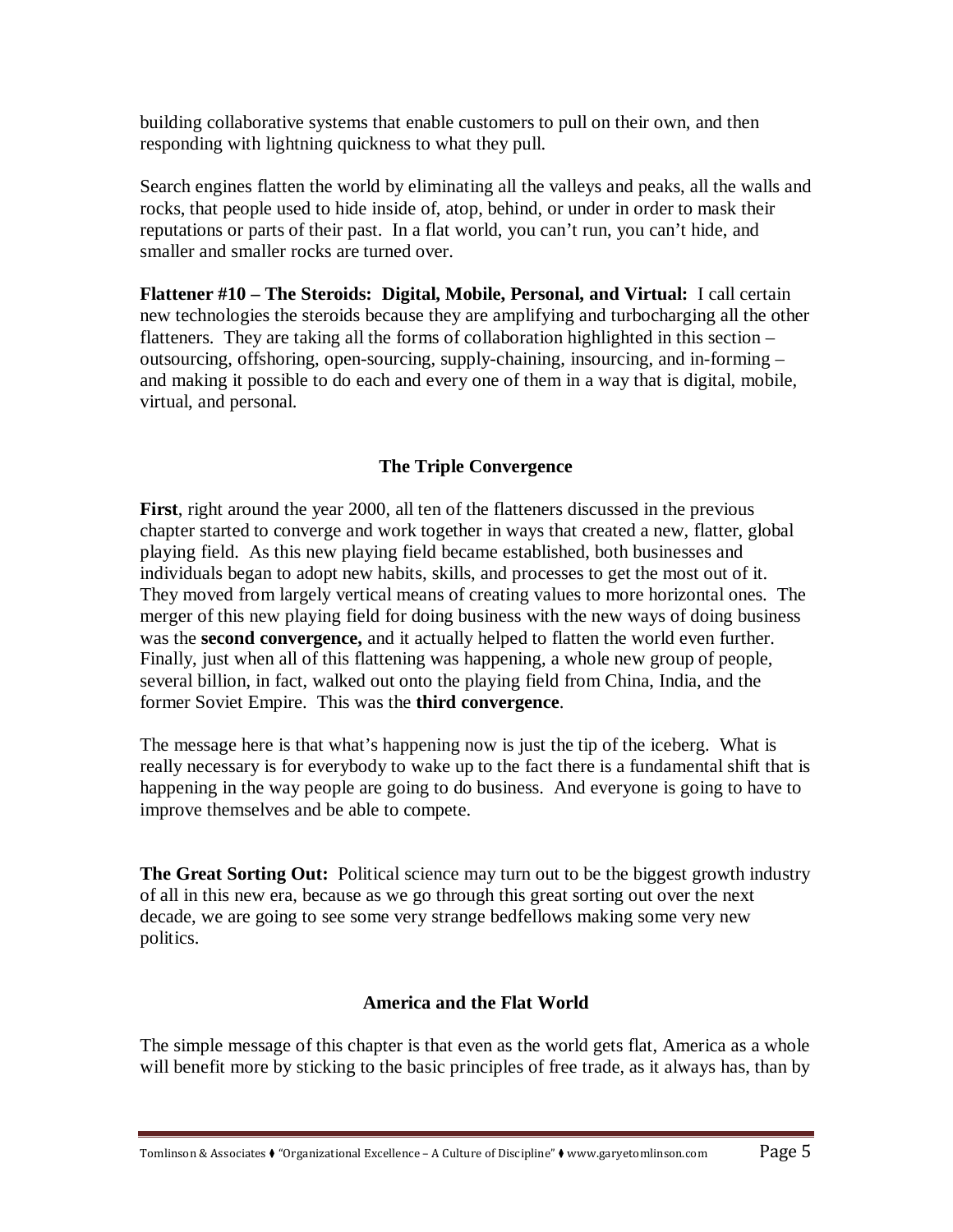trying to erect walls. Sure, there is fear, and that fear is good because it stimulates a willingness to change and explore and find more things to do better.

It happened when the railroad connected New York, New Mexico, and California. It happened when we connected Western Europe, America, and Japan. And it will happen when we connect India and China with America, Europe, and Japan. The way to succeed is not by stopping the railroad line from connecting you, but by upgrading your skills and making the investment in those practices that will enable you and your society to claim your slice of the bigger but more complex pie.

So if the flattening of the world is largely unstoppable, how does an individual get the best out of it? What do we tell our kids? There is only one message: You have to constantly upgrade your skills. There will be plenty of good jobs out there in the flat world for people with the knowledge and ideas to seize them.

It was never good to be mediocre in your job, but in a world of walls, mediocrity could still earn you a decent wage. In a flatter world, you really do not want to be mediocre. So my advice to my children and all our children in this flat world is very brief and very blunt: "Girls, when I was growing up, my parents used to say to me, "Tom, finish your dinner – people in China and India are starving. My advice to you is: Girls, finish your homework – people in China and India are starving for your jobs."

Being adaptable in a flat world, knowing how to "learn how to learn," will be one of the most important assets any worker can have, because job chum will come faster, because innovation will happen faster.

**The Quiet Crisis:** The U.S. is still the leading engine for innovation in the world. It has the best graduate programs, the best scientific infrastructure, and the capital markets to exploit it. But there is a quiet crisis in U.S. science and technology that we have to wake up to. The U.S. today is in a truly global environment, and those competitor countries are not only wide awake, they are running a marathon while we are running sprints. If left unchecked, this could challenge our preeminence and capacity to innovate.

**Dirty Little Secret #1: The Numbers Gap – The generation of scientists and** engineers who were motivated to go into science by the threat of Sputnik in 1957 and the inspiration of JFK are reaching their retirement years and are not being replaced in the numbers that they must be if an advanced economy like that of the United States is to remain at the head of the pack.

**Dirty Little Secret #2: The Ambition Gap – CEOs tell us that when they send** jobs abroad, they not only save 75 percent on wages, they get a 100 percent increase in productivity. Foreign students are taught early on that they can never live like Americans and Canadians because they don't have the resources. Therefore they must study hard, work hard, and export hard. In China, Bill Gates is Britney Spears. In America today, Britney Spears is Britney Spears – and that is our problem.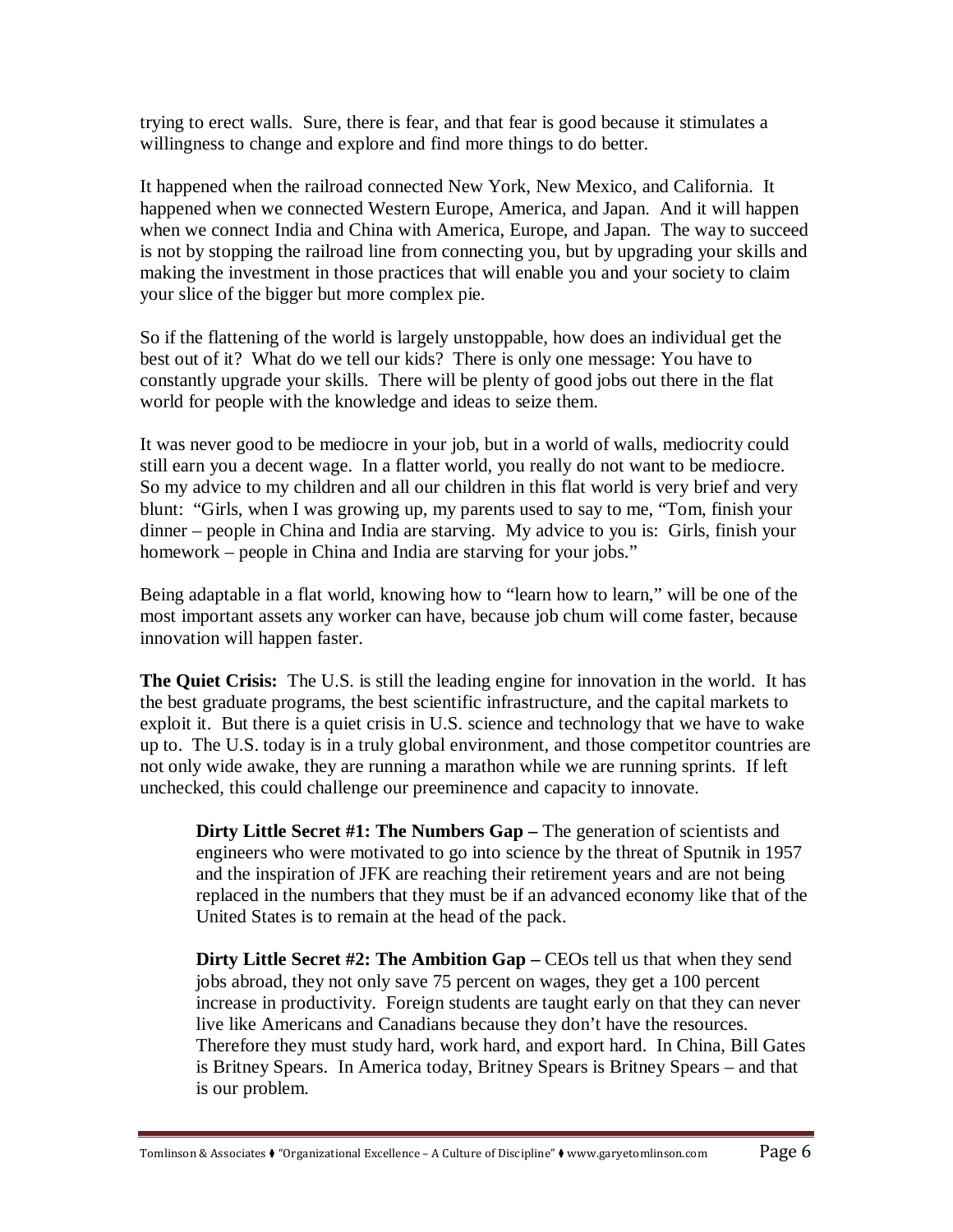**Dirty Little Secret #3: The Education Gap – A** lot of the jobs that are starting to go abroad today are very high-end research jobs, because not only is the talent abroad cheaper, but a lot of it is as educated as American workers – or even more so. We cannot hope to fight jobs lost to international competition without a welltrained and educated workforce.

**Compassionate Flatism –** is a policy blend built around five broad categories of action for the age of flat: leadership, muscle building, cushioning, social activism, and parenting.

**Leadership –** We need politicians who are able and willing to both explain and inspire. Politicians not only need to explain to people the flat world, they need to inspire them to rise to the challenge of it.

**Muscles –** Lifetime employment depends on preserving a lot of fat. Lifetime employability requires replacing that fat with muscle. Government and Companies should focus on giving you the tools to make you more lifetime employable. The two main tools are "portable benefits" and "opportunities for lifelong learning."

**Good Fat – Cushions Worth Keeping –** Social Security is good fat. As the saying goes: If you want to live like a Republican, vote like a Democrat – take good care of the losers and left-behinds. The only way to be a flatist is to be a compassionate flatist.

**Social Activism –** One new area that is going to need sorting out is the relationship between global corporations and their own moral consciences. Social and environmental activists and progressive companies can now collaborate in ways that can make both the companies more profitable and the flat earth more livable.

**Parenting** – Helping individuals adapt to a flat world is not only the job of governments and companies. It is also the job of parents. They need to know in what world their kids are growing up and what it will take for them to thrive. Put simply, we need a new generation of parents ready to administer tough love: There comes a time when you've got to put away the Game Boys, turn off the television set, put away the iPod, and get your kids down to work. The sense of entitlement, the sense that because we once dominated global commerce and geopolitics, and Olympic basketball, we always will, the sense that delayed gratification is a punishment worse than a spanking, the sense that our kids have to be swaddled in cotton wool so that nothing bad or disappointing or stressful ever happens to them at school is, quite simply, a growing cancer on American Society. And if we don't start to reverse it, our kids are going to be in for a huge and socially disruptive shock from the flat world.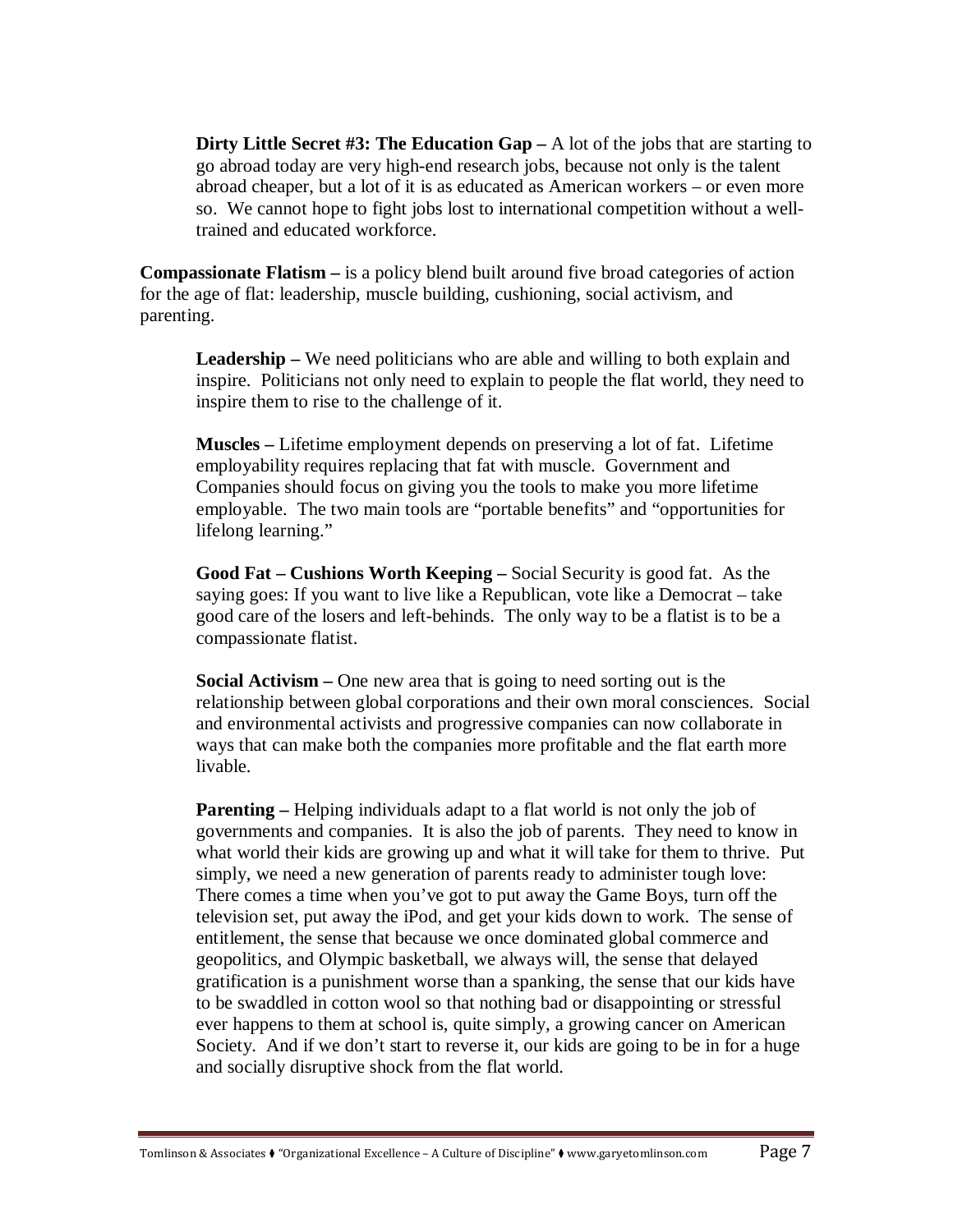Our children will increasingly be competing head-to-head with Chinese, Indian, and Asian kids. I'm suggesting that we do more to push our young people to go beyond their comfort zones, to do things right, and to be ready to suffer some short-run pain for longer gain.

**Developing Countries and the Flat World – Will Rogers said it a long time ago: "Even** if you're on the right track, you'll get run over if you just sit there." The flatter the world gets, the faster that will happen. Mexico got itself on the right track with reform wholesale, but then, for a lot of tangible and intangible reasons, it just sat there and reform retail stalled. The more Mexico just sits there, the more it is going to get run over. And it won't be alone.

**Companies and the Flat World:** What I have learned in researching this book, is that companies that have managed to flourish today are the ones that best understand the triple convergence and have developed their own strategies for coping with it – as opposed to trying to resist it. Here are the highlights:

**Rule #1:** When the world goes flat, and you are feeling flattened, reach for a shovel and dig inside yourself. Don't try to build walls.

**Rule #2:** And the small shall act big… One way small companies flourish in the flat world is by learning to act really big. And the key to being small and acting big is being quick to take advantage of all the new tools for collaboration to reach farther, faster, wider, and deeper.

**Rule #3:** And the big shall act small… One way that big companies learn to flourish in the flat world is by learning how to act really small by enabling their customers to act really big.

**Rule #4:** The best companies are the best collaborators. In the flat world, more and more business will be done through collaborations within and between companies, for a very simple reason: The next layers of value creation – whether in technology, marketing, biomedicine or manufacturing – are becoming so complex that no single firm or department is going to be able to master them alone.

**Rule #5:** In a flat world, the best companies stay healthy by getting regular chest x-rays and then selling the results to their clients.

**Rule #6:** The best companies outsource to win, not to shrink. They outsource to innovate faster and more cheaply in order to grow larger, gain market share, and hire more and different specialist, not to save money by firing more people.

**Rule #7:** Outsourcing isn't just for Benedict Arnolds. It's also for idealists.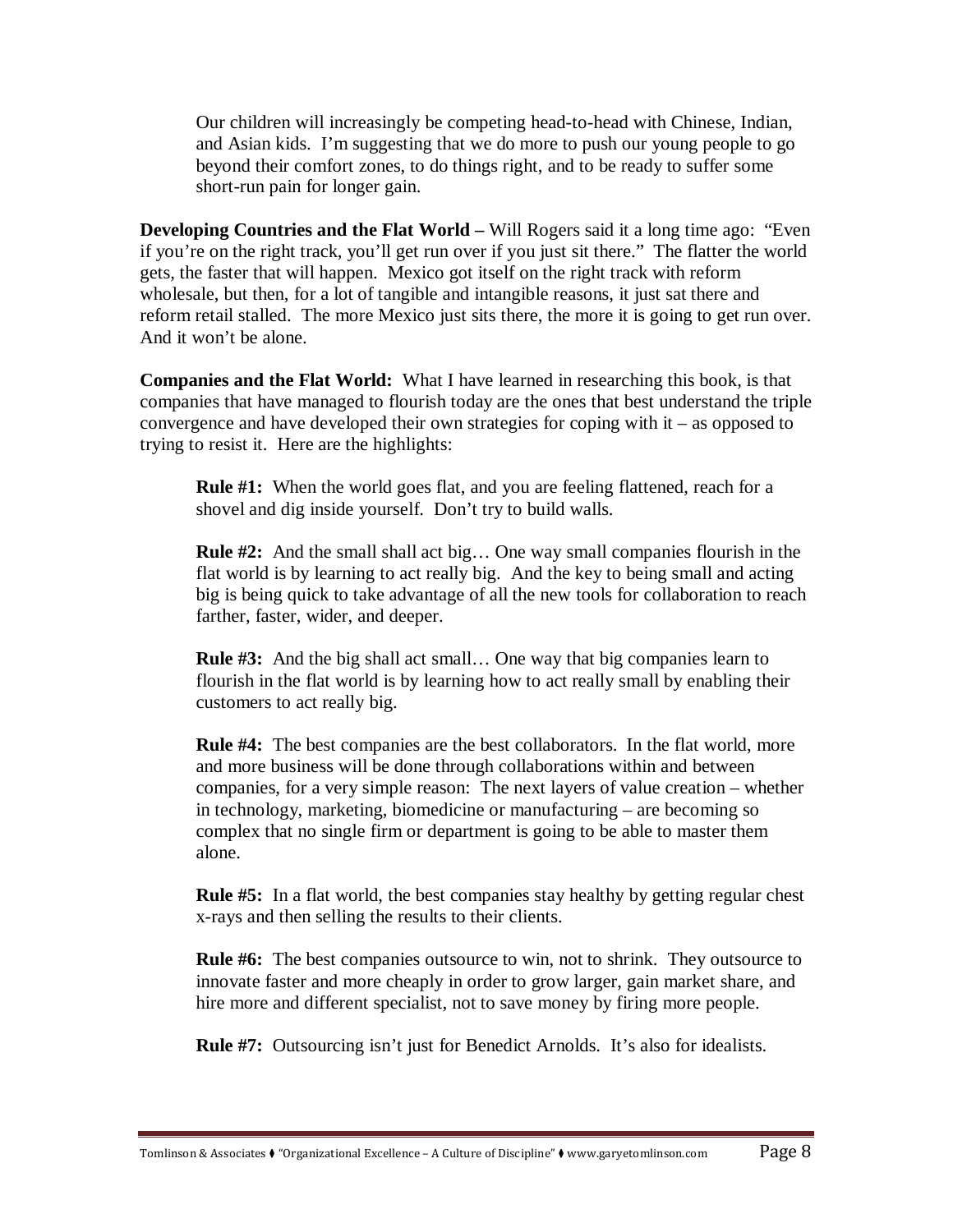**Geopolitics and the Flat World:** I know that the world is not flat. I am certain, though, that the world has been shrinking and flattening for some time now, and that process has quickened dramatically in recent years. Half the world today is directly or indirectly participating in the flattening process or feeling its effects. But there are some countries that are not participating. Until and unless we can meet some of these grand challenges, much of that 50 percent of the world that is still not flat will stay that way – no matter how flat the other 50 percent gets.

**The Dell Theory of Conflict Prevention:** The flattening of the world is too young for us to draw any definitive conclusions. What is certain, though, is that as the world flattens, one of the most interesting dramas to watch in international relations will be the interplay between the traditional global threats and the newly emergent global supply chains. Countries whose workers and industries are woven into a major global supply chain know that they cannot take an hour, a week, or a month off for war without disrupting industries and economies around the world and thereby risking the loss of their place in that supply chain for a long time, which could be extremely costly.

#### **Conclusion: Imagination**

The flattening of the world, as I have tried to demonstrate in this book, has presented us with new opportunities, new challenges, new partners but also, alas, new dangers, particularly as Americans. It is imperative that we find the right balance among all of these. It is imperative that we be the best global citizens that we can be – because in a flat world, if you don't visit a bad neighborhood, it might visit you.

We Americans will have to work harder, run faster, and become smarter to make sure we get our share. On such a flat earth, the most important attribute you can have is creative imagination – the ability to be first on your block to figure out how all the enabling tools can be put together in new and exciting ways to create products, communities, opportunities, and profits. That has always been America's strength, because America was, and for now still is, the world's greatest dream machine.

You can flourish in this flat world, but it does take the right imagination and the right motivation. While your lives have been powerfully shaped by 9/11, the world needs you to be forever the generation of 11/9 – the generation of strategic optimists, the generation with more dreams than memories, the generation that wakes up each morning and not only imagines that things can be better but also acts on that imagination every day.